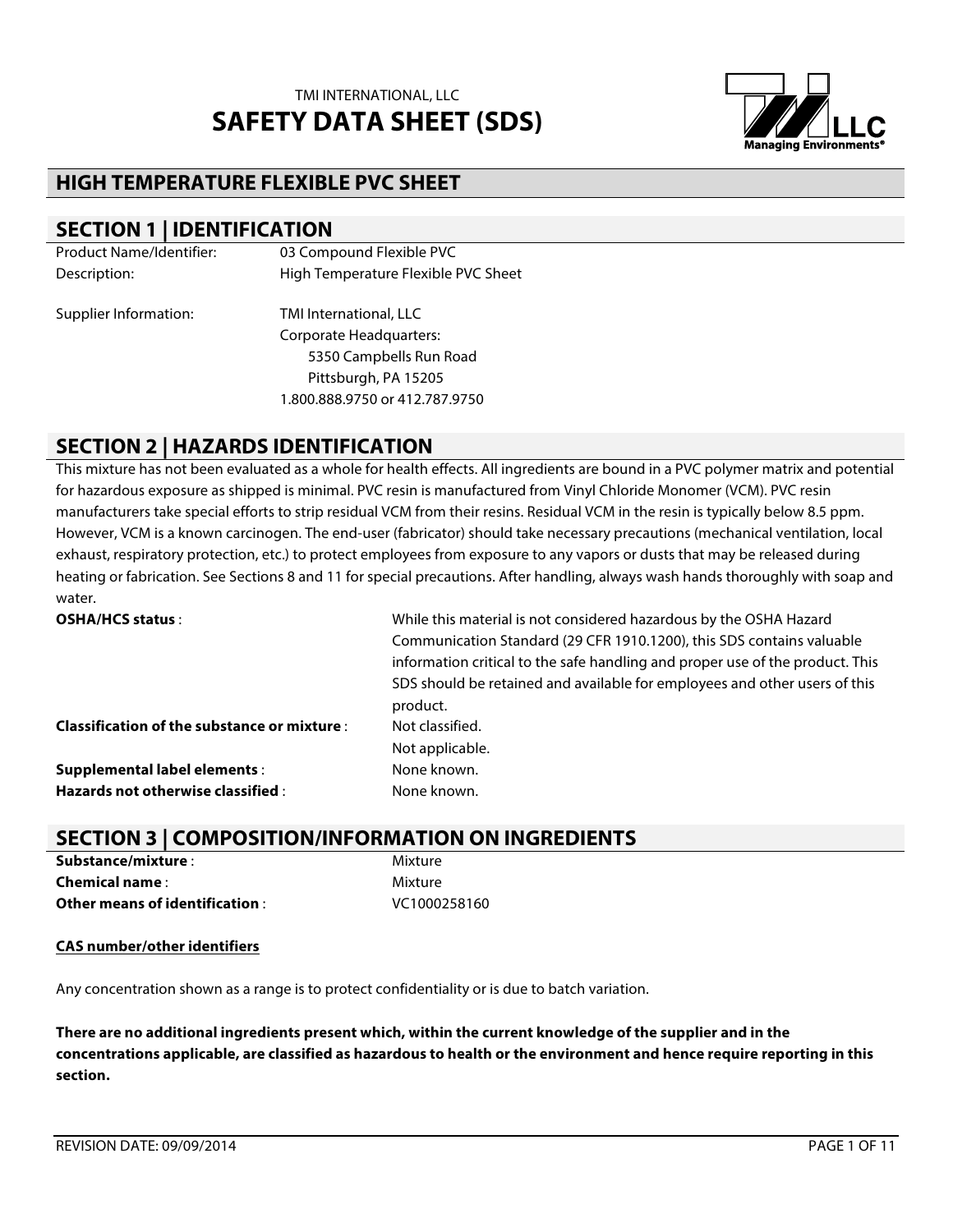

### **HIGH TEMPERATURE FLEXIBLE PVC SHEET**

**Occupational exposure limits, if available, are listed in Section 8.**

### **SECTION 4 | FIRST-AID MEASURES**

| <b>Description of necessary first aid measures</b> |                                                                              |
|----------------------------------------------------|------------------------------------------------------------------------------|
| Eye contact:                                       | Immediately flush eyes with plenty of water, occasionally lifting the upper  |
|                                                    | and lower eyelids. Check for and remove any contact lenses. Get medical      |
|                                                    | attention if irritation occurs.                                              |
| Inhalation:                                        | Remove victim to fresh air and keep at rest in a position comfortable for    |
|                                                    | breathing. Get medical attention if symptoms occur.                          |
| Skin contact:                                      | Flush contaminated skin with plenty of water. Remove contaminated clothing   |
|                                                    | and shoes. Get medical attention if symptoms occur.                          |
| Ingestion:                                         | Wash out mouth with water. Remove victim to fresh air and keep at rest in a  |
|                                                    | position comfortable for breathing. If material has been swallowed and the   |
|                                                    | exposed person is conscious, give small quantities of water to drink. Do not |
|                                                    | induce vomiting unless directed to do so by medical personnel. Get medical   |
|                                                    | attention if symptoms occur.                                                 |

#### **Most important symptoms/effects, acute and delayed**

#### **Potential acute health effects**

| Eye contact :  | No known significant effects or critical hazards. |
|----------------|---------------------------------------------------|
| Inhalation :   | No known significant effects or critical hazards. |
| Skin contact : | No known significant effects or critical hazards. |
| Ingestion :    | No known significant effects or critical hazards. |
|                |                                                   |

#### **Over-exposure signs/symptoms**

| Eye contact :  | No specific data. |
|----------------|-------------------|
| Inhalation:    | No specific data. |
| Skin contact : | No specific data. |
| Ingestion :    | No specific data. |
|                |                   |

#### **Indication of immediate medical attention and special treatment needed, if necessary**

| Notes to physician :        | Treat symptomatically. Contact poison treatment specialist immediately if |
|-----------------------------|---------------------------------------------------------------------------|
|                             | large quantities have been ingested or inhaled.                           |
| Specific treatments:        | No specific treatment.                                                    |
| Protection of first-aiders: | No action shall be taken involving any personal risk or without suitable  |
|                             | training.                                                                 |
|                             |                                                                           |

**See toxicological information (Section 11)**

## **SECTION 5 | FIRE-FIGHTING MEASURES**

#### **Extinguishing media**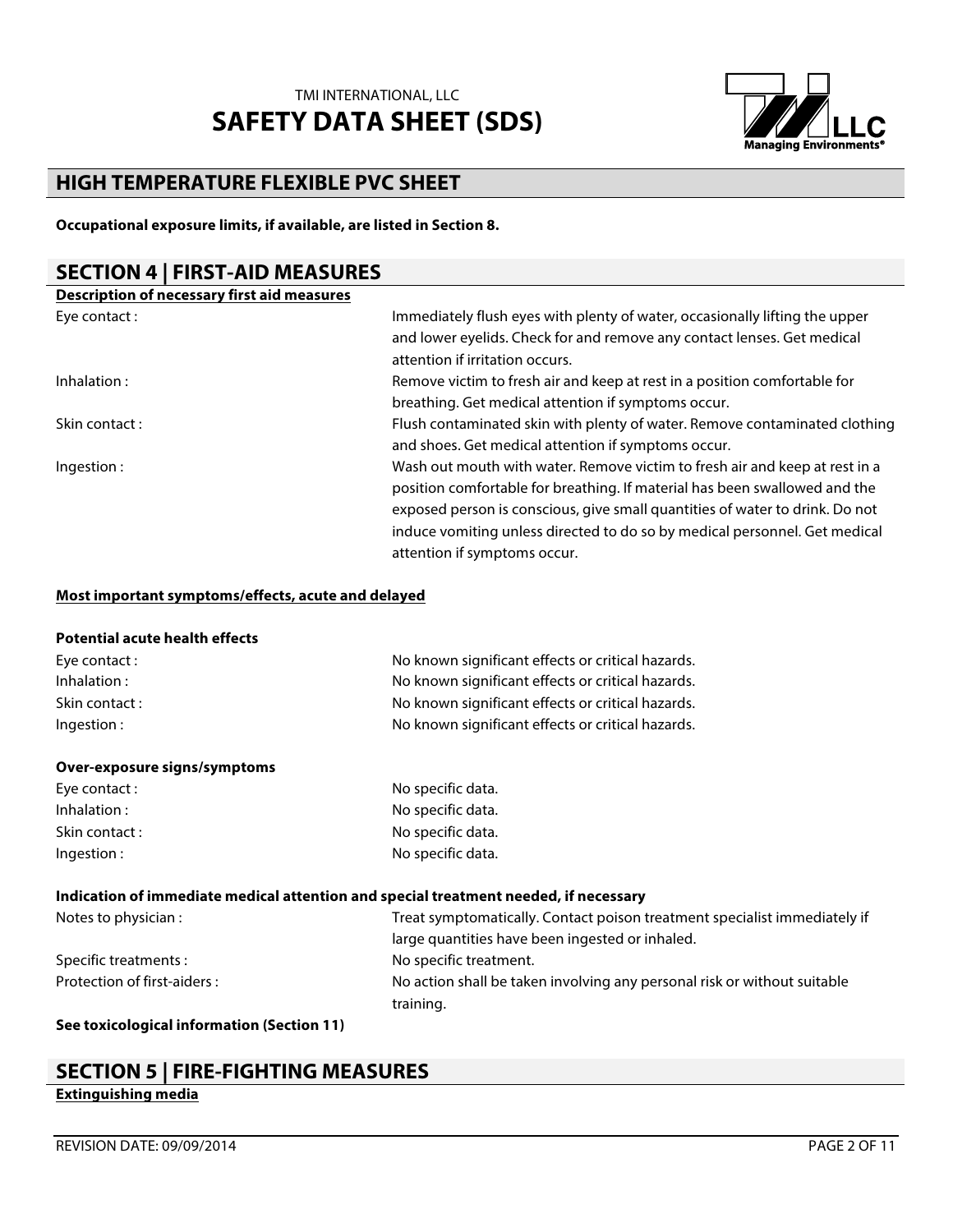

## **HIGH TEMPERATURE FLEXIBLE PVC SHEET**

| Suitable extinguishing media:                        | In case of fire, use water spray (fog), foam, dry chemical or $CO2$ .             |
|------------------------------------------------------|-----------------------------------------------------------------------------------|
| Unsuitable extinguishing media:                      | None known.                                                                       |
| <b>Specific hazards arising from the chemical:</b>   | No specific fire or explosion hazard.                                             |
| Hazardous thermal decomposition products :           | May emit Hydrogen Chloride (HCl). Decomposition products may include the          |
|                                                      | following materials:                                                              |
|                                                      | carbon dioxide                                                                    |
|                                                      | carbon monoxide                                                                   |
|                                                      | halogenated compounds                                                             |
| <b>Special protective actions for fire-fighters:</b> | Promptly isolate the scene by removing all persons from the vicinity of the       |
|                                                      | incident if there is a fire. No action shall be taken involving any personal risk |
|                                                      | or without suitable training.                                                     |
| Special protective equipment for fire-fighters :     | Fire-fighters should wear appropriate protective equipment and self-              |
|                                                      | contained breathing apparatus (SCBA) with a full face-piece operated in           |
|                                                      | positive pressure mode.                                                           |

## **SECTION 6 | ACCIDENTAL RELEASE MEASURES**

### **Personal precautions, protective equipment and emergency procedures**

| For non-emergency personnel :                         | No action shall be taken involving any personal risk or without suitable<br>training. Evacuate surrounding areas. Keep unnecessary and unprotected<br>personnel from entering. Do not touch or walk through spilled material. Put<br>on appropriate personal protective equipment.                                                                |
|-------------------------------------------------------|---------------------------------------------------------------------------------------------------------------------------------------------------------------------------------------------------------------------------------------------------------------------------------------------------------------------------------------------------|
| For emergency responders :                            | If specialized clothing is required to deal with the spillage, take note of any<br>information in Section 8 on suitable and unsuitable materials. See also the<br>information in "For non-emergency personnel".                                                                                                                                   |
| Environmental precautions :                           | Avoid dispersal of spilled material and runoff and contact with soil,<br>waterways, drains and sewers. Inform the relevant authorities if the product<br>has caused environmental pollution (sewers, waterways, soil or air).                                                                                                                     |
| Methods and materials for containment and cleaning up |                                                                                                                                                                                                                                                                                                                                                   |
| Small spill :                                         | Move containers from spill area. Vacuum or sweep up material and place in a<br>designated, labeled waste container. Dispose of via a licensed waste disposal<br>contractor.                                                                                                                                                                       |
| Large spill:                                          | Move containers from spill area. Prevent entry into sewers, water courses,<br>basements or confined areas. Vacuum or sweep up material and place in a<br>designated, labeled waste container. Dispose of via a licensed waste disposal<br>contractor. Note: see Section 1 for emergency contact information and<br>Section 13 for waste disposal. |

### **SECTION 7 | HANDLING AND STORAGE**

#### **Precautions for safe handling**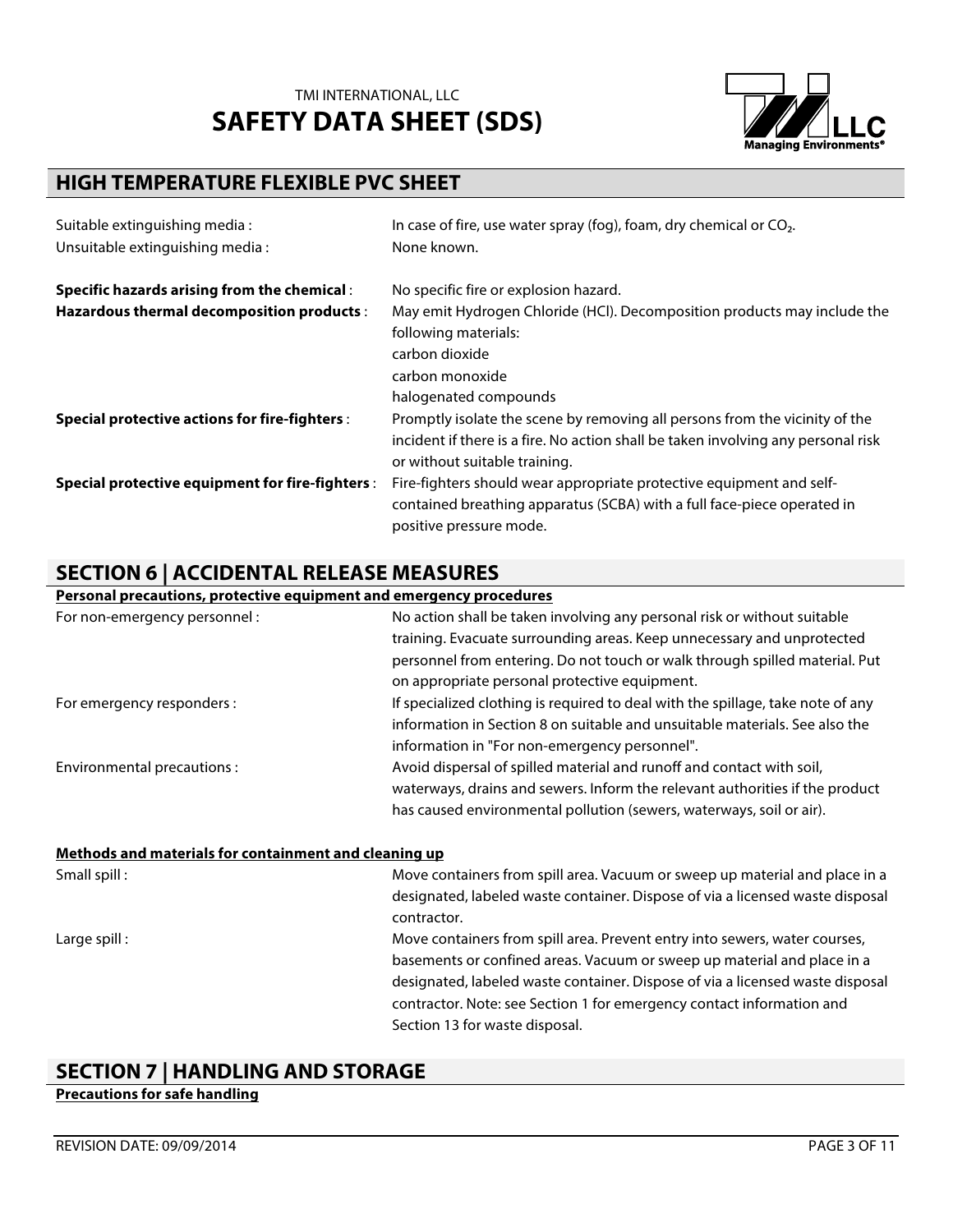

### **HIGH TEMPERATURE FLEXIBLE PVC SHEET**

Protective measures : example and the Put on appropriate personal protective equipment (see Section 8). Advice on general occupational hygiene : Eating, drinking and smoking should be prohibited in areas where this material is handled, stored and processed. Workers should wash hands and face before eating, drinking and smoking. Remove contaminated clothing and protective equipment before entering eating areas. See also Section 8 for additional information on hygiene measures.

Conditions for safe storage, including any incompatibilities :

Store in accordance with local regulations. Store in original container protected from direct sunlight in a dry, cool and well-ventilated area, away from incompatible materials (see Section 10) and food and drink. Keep container tightly closed and sealed until ready for use. Containers that have been opened must be carefully resealed and kept upright to prevent leakage. Do not store in unlabeled containers. Use appropriate containment to avoid environmental contamination.

#### **SECTION 8 | EXPOSURE CONTROLS/PERSONAL PROTECTION Control parameters**

### **Occupational exposure limits**

| None.                              |                                                                                                                                                                                                                                                                                                                                                                                                    |
|------------------------------------|----------------------------------------------------------------------------------------------------------------------------------------------------------------------------------------------------------------------------------------------------------------------------------------------------------------------------------------------------------------------------------------------------|
| Appropriate engineering controls : | Good general ventilation should be sufficient to control worker exposure to<br>airborne contaminants.                                                                                                                                                                                                                                                                                              |
| Environmental exposure controls :  | Emissions from ventilation or work process equipment should be checked to<br>ensure they comply with the requirements of environmental protection<br>legislation. In some cases, fume scrubbers, filters or engineering modifications<br>to the process equipment will be necessary to reduce emissions to acceptable<br>levels.                                                                   |
| Individual protection measures     |                                                                                                                                                                                                                                                                                                                                                                                                    |
| Hygiene measures :                 | Wash hands, forearms and face thoroughly after handling chemical products,<br>before eating, smoking and using the lavatory and at the end of the working<br>period. Appropriate techniques should be used to remove potentially<br>contaminated clothing. Wash contaminated clothing before reusing. Ensure<br>that eyewash stations and safety showers are close to the workstation<br>location. |
| Eye/face protection :              | Safety eyewear complying with an approved standard should be used when a<br>risk assessment indicates this is necessary to avoid exposure to liquid<br>splashes, mists, gases or dusts. If contact is possible, the following protection<br>should be worn, unless the assessment indicates a higher degree of<br>protection: safety glasses with side-shields.                                    |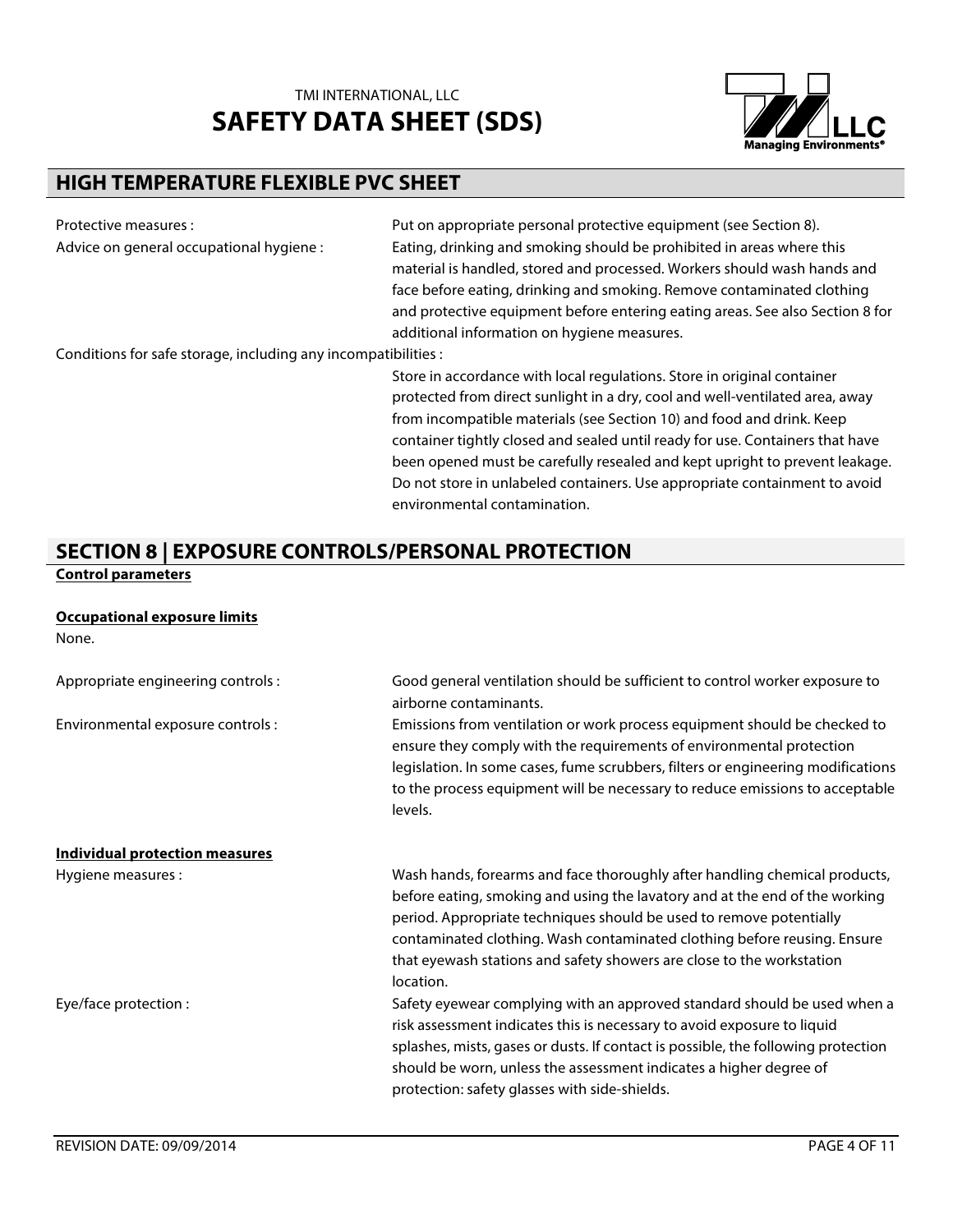

## **HIGH TEMPERATURE FLEXIBLE PVC SHEET**

| <b>Skin protection</b>  |                                                                                                                                                                                                                                                                                                                    |
|-------------------------|--------------------------------------------------------------------------------------------------------------------------------------------------------------------------------------------------------------------------------------------------------------------------------------------------------------------|
| Hand protection:        | Chemical-resistant, impervious gloves complying with an approved standard<br>should be worn at all times when handling chemical products if a risk<br>assessment indicates this is necessary.                                                                                                                      |
| Body protection :       | Personal protective equipment for the body should be selected based on the<br>task being performed and the risks involved and should be approved by a<br>specialist before handling this product.                                                                                                                  |
| Other skin protection : | Appropriate footwear and any additional skin protection measures should be<br>selected based on the task being performed and the risks involved and<br>should be approved by a specialist before handling this product.                                                                                            |
| Respiratory protection: | Use a properly fitted, particulate filter respirator complying with an approved<br>standard if a risk assessment indicates this is necessary. Respirator selection<br>must be based on known or anticipated exposure levels, the hazards of the<br>product and the safe working limits of the selected respirator. |

## **SECTION 9 | PHYSICAL AND CHEMICAL PROPERTIES**

| Appearance                                     |                       |
|------------------------------------------------|-----------------------|
| Physical state:                                | solid [Pellets.]      |
| Color:                                         | <b>TRANSPARENT</b>    |
| Odor:                                          | Not available.        |
| Odor threshold:                                | Not available.        |
| pH:                                            | Not available.        |
| Melting point:                                 | Not available.        |
| Boiling point:                                 | Not available.        |
| Flash point:                                   | Not available.        |
| Burning time:                                  | Not available.        |
| Burning rate:                                  | Not available.        |
| Evaporation rate:                              | Not available.        |
| Flammability (solid, gas):                     | Not available.        |
| Lower and upper explosive (flammable) limits : | Lower: Not available. |
|                                                | Upper: Not available. |
| Vapor pressure :                               | Not available.        |
| Vapor density:                                 | Not available.        |
| Relative density:                              | Not available.        |
| Solubility:                                    | Not available.        |
| Solubility in water:                           | Not available.        |
| Partition coefficient: n-octanol/water :       | Not available.        |
| Auto-ignition temperature :                    | Not available.        |
| Decomposition temperature :                    | Not available.        |
|                                                |                       |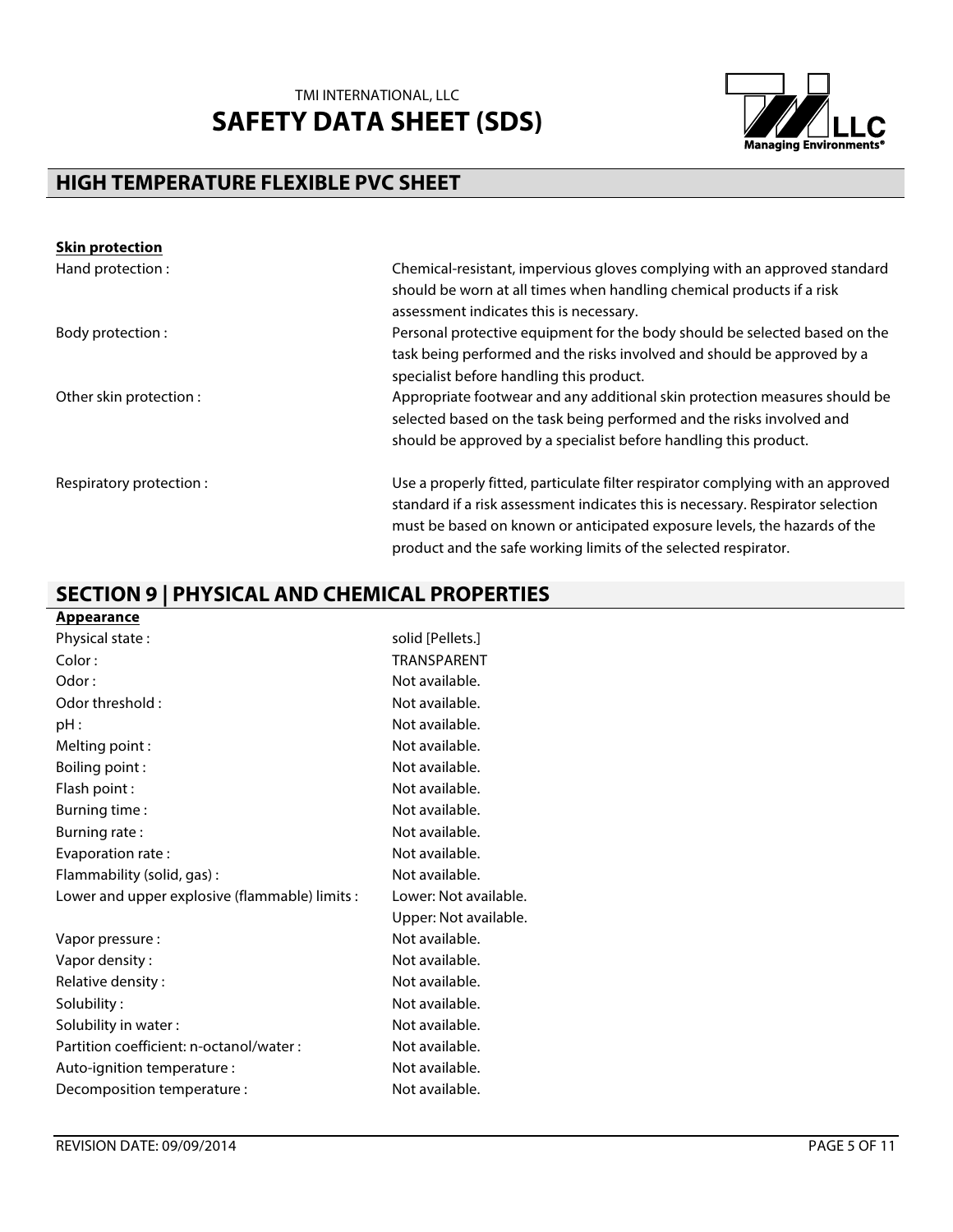

### **HIGH TEMPERATURE FLEXIBLE PVC SHEET**

| SADT:      |  |
|------------|--|
| Viscosity: |  |

Not available. **Viscosity** : External original contracts that the Dynamic: Not available. Kinematic: Not available.

### **SECTION 10 | STABILITY AND REACTIVITY**

| <b>Reactivity:</b>                         | No specific test data related to reactivity available for this product or its |
|--------------------------------------------|-------------------------------------------------------------------------------|
|                                            | ingredients.                                                                  |
| <b>Chemical stability:</b>                 | Stable under recommended storage and handling conditions (see Section 7).     |
| <b>Possibility of hazardous reactions:</b> | Under normal conditions of storage and use, hazardous reactions will not      |
|                                            | occur.                                                                        |
| <b>Conditions to avoid:</b>                | Keep away from extreme heat and oxidizing agents.                             |
| Incompatible materials :                   | Avoid contact with acetal homopolymers and acetyl homopolymers during         |
|                                            | processing.                                                                   |
| Hazardous decomposition products :         | Under normal conditions of storage and use, hazardous decomposition           |
|                                            | products should not be produced.                                              |

### **SECTION 11 | TOXICOLOGICAL INFORMATION**

This mixture has not been evaluated as a whole for health effects. Exposure effects listed are based on existing health data for the individual components which comprise the mixture.

#### **Information on toxicological effects**

| <b>Acute toxicity</b>       |                            |
|-----------------------------|----------------------------|
| <b>Conclusion/Summary:</b>  | Mixture. Not fully tested. |
| <b>Irritation/Corrosion</b> |                            |
| <b>Conclusion/Summary</b>   |                            |
| Skin :                      | Mixture. Not fully tested. |
| Eyes:                       | Mixture. Not fully tested. |
| Respiratory:                | Mixture. Not fully tested. |
| <b>Sensitization</b>        |                            |
| <b>Conclusion/Summary</b>   |                            |
| Skin:                       | Mixture. Not fully tested. |
| Respiratory:                | Mixture. Not fully tested. |
| <b>Mutagenicity</b>         |                            |
| <b>Conclusion/Summary:</b>  | Mixture. Not fully tested. |
| <b>Carcinogenicity</b>      |                            |
| <b>Conclusion/Summary:</b>  | Mixture. Not fully tested. |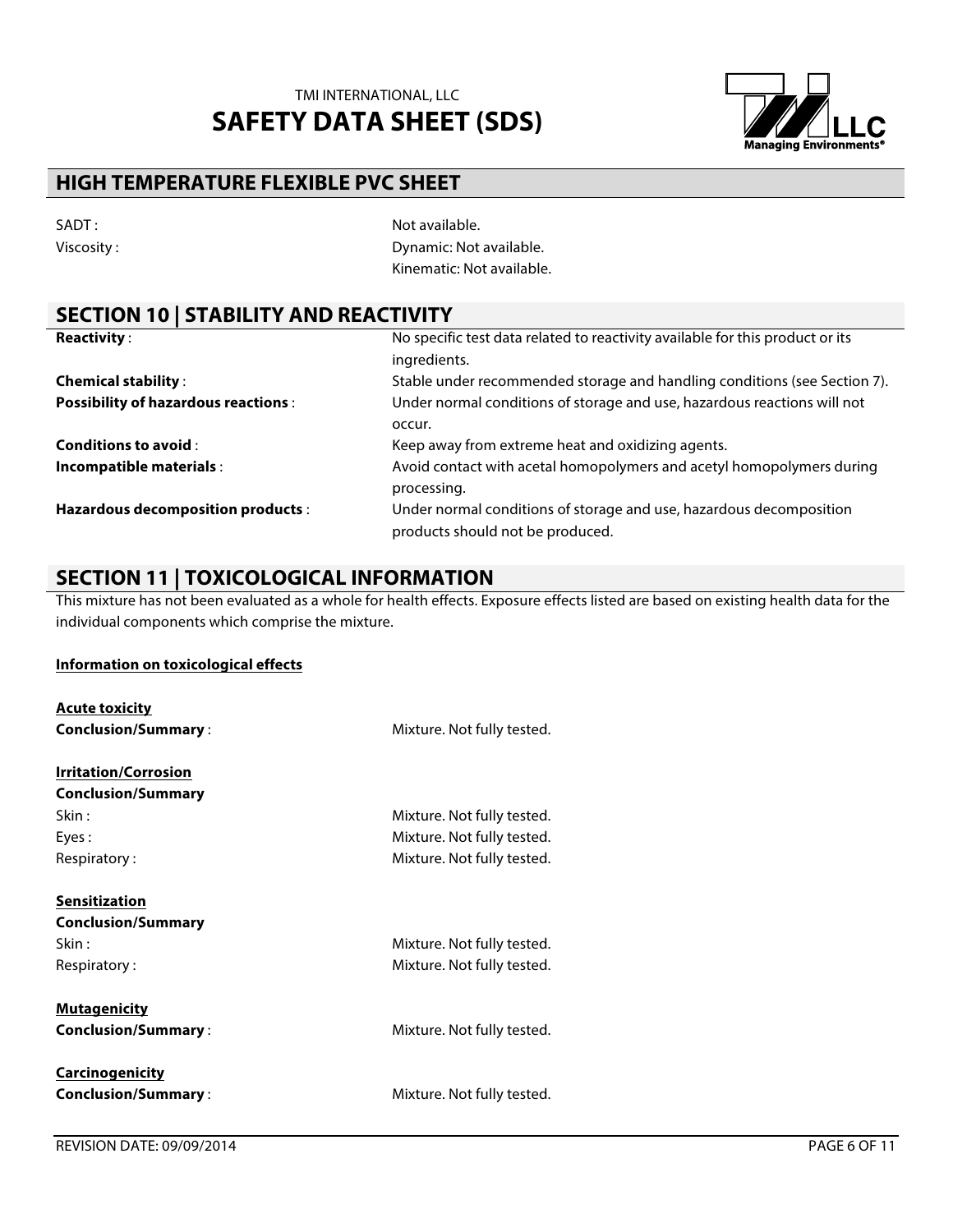

## **HIGH TEMPERATURE FLEXIBLE PVC SHEET**

**Reproductive toxicity**

| <b>Conclusion/Summary:</b>                                                               | Mixture. Not fully tested.                        |
|------------------------------------------------------------------------------------------|---------------------------------------------------|
| <b>Teratogenicity</b>                                                                    |                                                   |
| <b>Conclusion/Summary:</b>                                                               | Mixture. Not fully tested.                        |
| Specific target organ toxicity (single exposure)                                         |                                                   |
| Not available.                                                                           |                                                   |
| Specific target organ toxicity (repeated exposure)                                       |                                                   |
| Not available.                                                                           |                                                   |
| <b>Aspiration hazard</b>                                                                 |                                                   |
| Not available.                                                                           |                                                   |
| Information on the likely routes of exposure :                                           | Not available.                                    |
| <b>Potential acute health effects</b>                                                    |                                                   |
| Eye contact:                                                                             | No known significant effects or critical hazards. |
| Inhalation:                                                                              | No known significant effects or critical hazards. |
| Skin contact:                                                                            | No known significant effects or critical hazards. |
| Ingestion:                                                                               | No known significant effects or critical hazards. |
| Symptoms related to the physical, chemical and toxicological characteristics             |                                                   |
| Eye contact:                                                                             | No specific data.                                 |
| Inhalation:                                                                              | No specific data.                                 |
| Skin contact:                                                                            | No specific data.                                 |
| Ingestion:                                                                               | No specific data.                                 |
| Delayed and immediate effects and also chronic effects from short and long term exposure |                                                   |
| <b>Short term exposure</b>                                                               |                                                   |
| Potential immediate effects:                                                             | Not available.                                    |
| Potential delayed effects :                                                              | Not available.                                    |
| Long term exposure                                                                       |                                                   |
| Potential immediate effects:                                                             | Not available.                                    |
| Potential delayed effects:                                                               | Not available.                                    |
| <b>Potential chronic health effects</b>                                                  |                                                   |
| Conclusion/Summary:                                                                      | Mixture. Not fully tested.                        |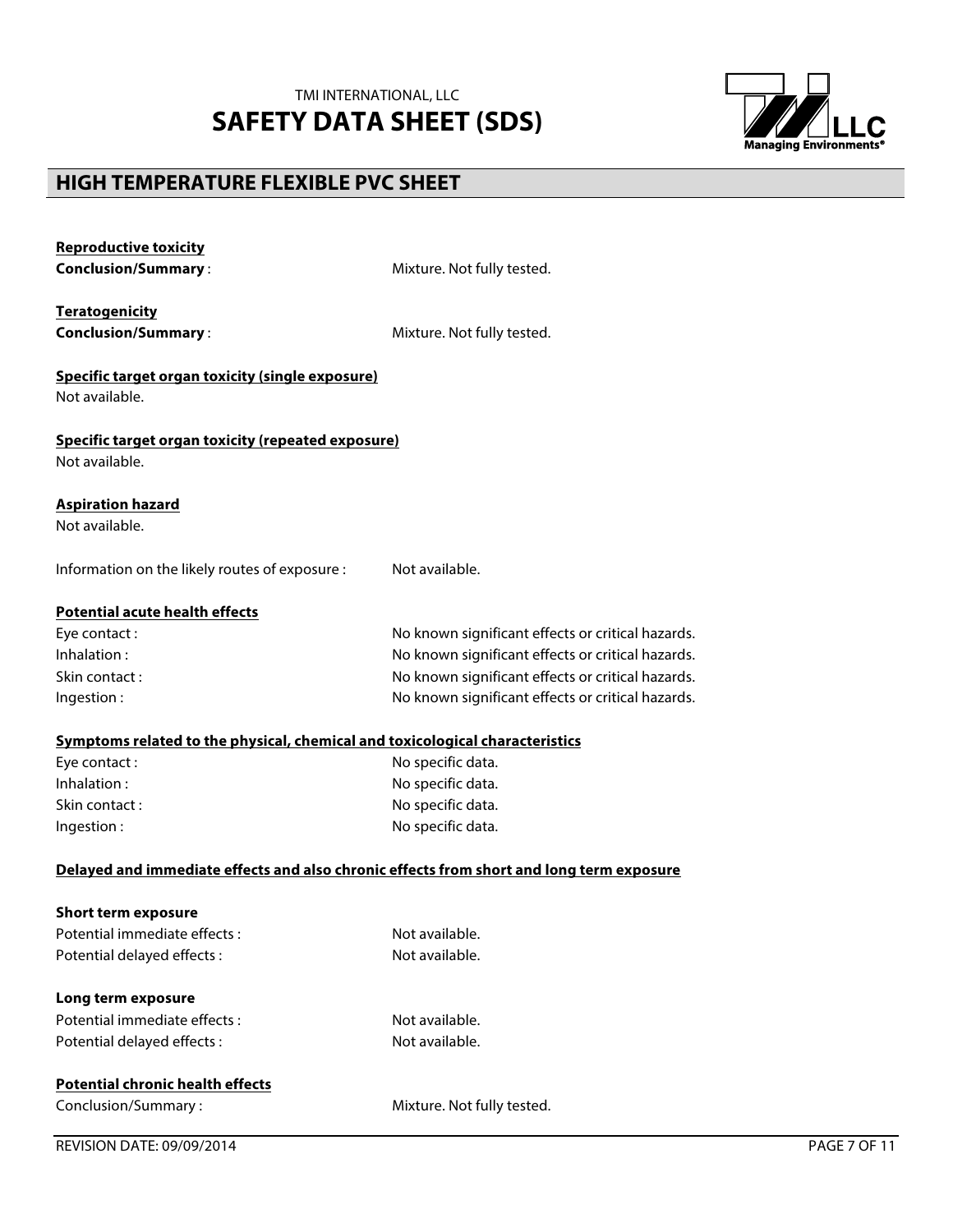

### **HIGH TEMPERATURE FLEXIBLE PVC SHEET**

General : General : No known significant effects or critical hazards. Carcinogenicity : Carcinogenicity : No known significant effects or critical hazards. Mutagenicity :  $\blacksquare$  No known significant effects or critical hazards. Teratogenicity : No known significant effects or critical hazards. Developmental effects : No known significant effects or critical hazards. Fertility effects :  $\blacksquare$  No known significant effects or critical hazards.

#### **Numerical measures of toxicity Acute toxicity estimates**

Not available.

## **SECTION 12 | ECOLOGICAL INFORMATION**

| <b>Toxicity</b>                          |               |                                                                                  |                 |
|------------------------------------------|---------------|----------------------------------------------------------------------------------|-----------------|
| <b>Product/ingredient name</b>           | <b>Result</b> | <b>Species</b>                                                                   | <b>Exposure</b> |
| GEON A85MR TRANS 9000                    |               |                                                                                  |                 |
| Remarks - Acute - Aquatic                |               | Chemicals are not readily available as they are bound within the polymer matrix. |                 |
| invertebrates.                           |               |                                                                                  |                 |
| <b>Conclusion/Summary:</b>               |               | Chemicals are not readily available as they are bound within the polymer         |                 |
|                                          |               | matrix.                                                                          |                 |
| <b>Persistence and degradability</b>     |               |                                                                                  |                 |
| Conclusion/Summary:                      |               | Chemicals are not readily available as they are bound within the polymer         |                 |
|                                          |               | matrix.                                                                          |                 |
| Conclusion/Summary:                      |               | Chemicals are not readily available as they are bound within the polymer         |                 |
|                                          |               | matrix.                                                                          |                 |
| <b>Bioaccumulative potential</b>         |               |                                                                                  |                 |
| <b>Bioaccumulation Potential:</b>        |               | Chemicals are not readily available as they are bound within the polymer         |                 |
|                                          |               | matrix.                                                                          |                 |
| <b>Mobility in soil</b>                  |               |                                                                                  |                 |
| Soil/water partition coefficient (KOC) : |               | Not available.                                                                   |                 |
| Other adverse effects:                   |               | No known significant effects or critical hazards.                                |                 |
| CECTION 12   DICDOCAL CONCIDEDATIONS     |               |                                                                                  |                 |

### **SECTION 13 | DISPOSAL CONSIDERATIONS**

Disposal methods : The generation of waste should be avoided or minimized wherever possible. Disposal of this product, solutions and any by-products should at all times comply with the requirements of environmental protection and waste disposal legislation and any regional local authority requirements. Dispose of surplus and non-recyclable products via a licensed waste disposal contractor. Waste should not be disposed of untreated to the sewer unless fully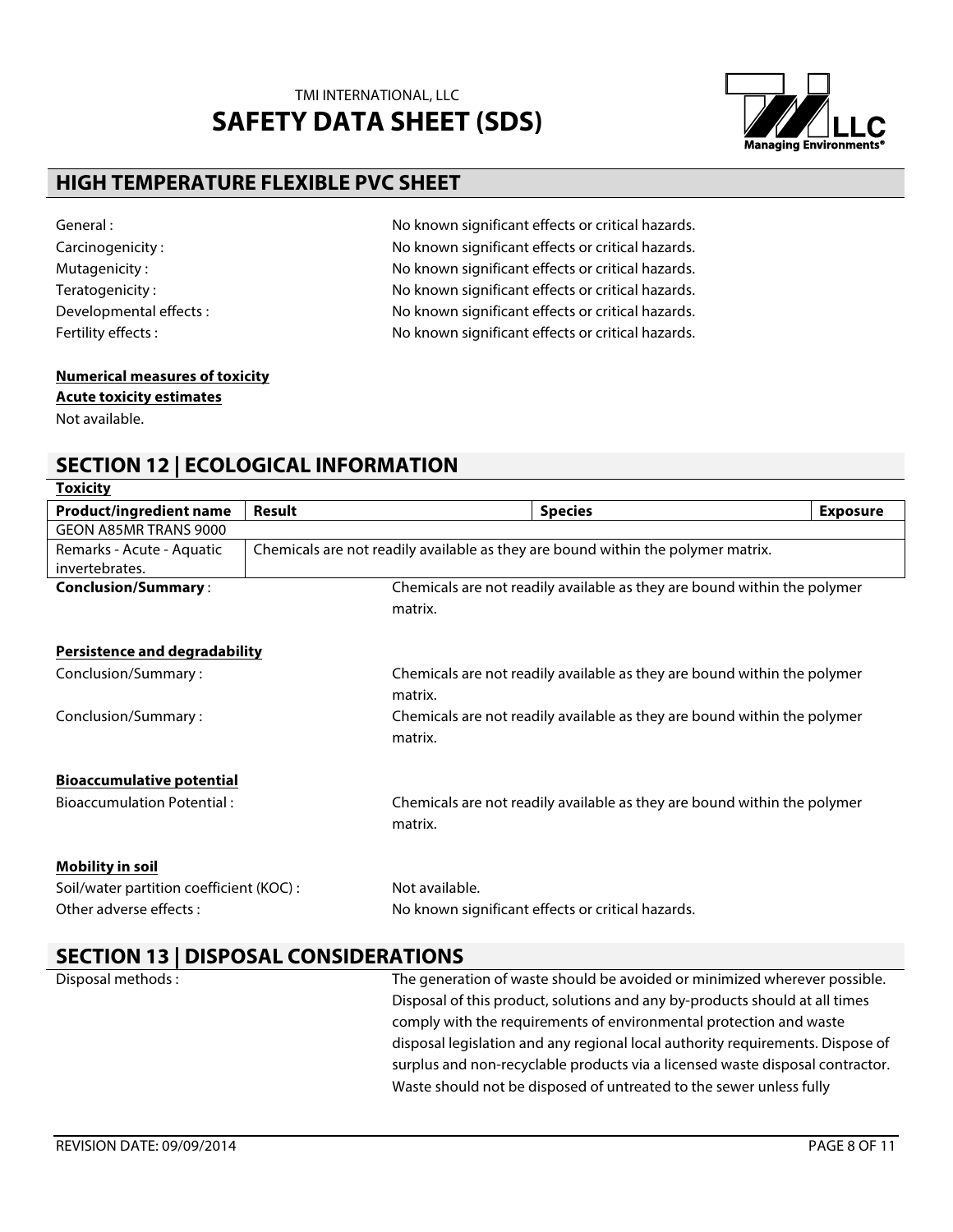

### **HIGH TEMPERATURE FLEXIBLE PVC SHEET**

compliant with the requirements of all authorities with jurisdiction. Waste packaging should be recycled. Incineration or landfill should only be considered when recycling is not feasible. This material and its container must be disposed of in a safe way. Empty containers or liners may retain some product residues. Avoid dispersal of spilled material and runoff and contact with soil, waterways, drains and sewers.

**United States - RCRA Acute hazardous waste "P" List** : Not listed **United States - RCRA Toxic hazardous waste "U" List** : Listed

# **SECTION 14 | TRANSPORT INFORMATION**<br>U.S. DOT Classification

Not regulated for transportation. ICAO/IATA : Consult mode specific transport rules IMO/IMDG (maritime) : Consult mode specific transport rules

### **SECTION 15 | REGULATORY INFORMATION**

U.S. Federal regulations : **United States - TSCA 12(b) - Chemical export notification**: None of the components are listed. **United States - TSCA 4(a) - Final Test Rules**: Not listed **United States - TSCA 4(a) - ITC Priority list**: Not listed **United States - TSCA 4(a) - Proposed test rules**: Not listed **United States - TSCA 4(f) - Priority risk review**: Not listed **United States - TSCA 5(a)2 - Final significant new use rules**: Not listed **United States - TSCA 5(a)2 - Proposed significant new use rules**: Not listed **United States - TSCA 5(e) - Substances consent order**: Not listed **United States - TSCA 6 - Final risk management**: Not listed **United States - TSCA 6 - Proposed risk management**: Not listed **United States - TSCA 8(a) - Chemical risk rules**: Not listed **United States - TSCA 8(a) - Dioxin/Furane precusor**: Not listed **United States - TSCA 8(a) - Chemical Data Reporting (CDR)**: Not determined **United States - TSCA 8(a) - Preliminary assessment report (PAIR)**: Not listed **United States - TSCA 8(c) - Significant adverse reaction (SAR**): Not listed **United States - TSCA 8(d) - Health and safety studies**: Not listed **United States - EPA Clean water act (CWA) section 307 - Priority pollutants**: Listed 2-Ethylhexanoic acid zinc salt Vinyl chloride monomer **United States - EPA Clean water act (CWA) section 311 - Hazardous substances**: Not listed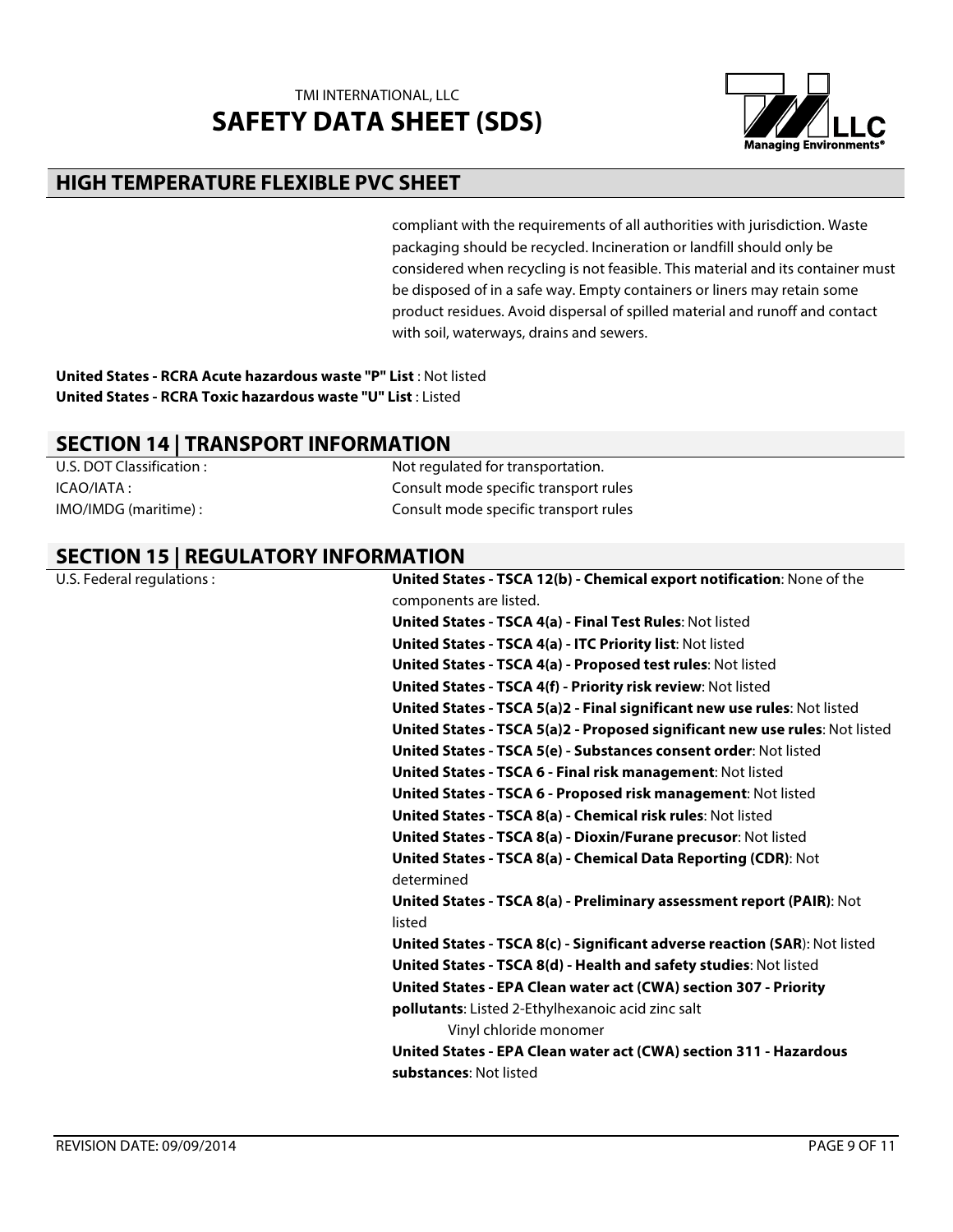

### **HIGH TEMPERATURE FLEXIBLE PVC SHEET**

**United States - EPA Clean air act (CAA) section 112 - Accidental release prevention - Flammable substances**: Not listed

**United States - EPA Clean air act (CAA) section 112 - Accidental release prevention - Toxic substances**: Not listed

**United States - Department of commerce - Precursor chemical**: Not listed

Clean Air Act Section 112(b) Hazardous Air Pollutants (HAPs) :

|                                                | Not listed |
|------------------------------------------------|------------|
| Clean Air Act Section 602 Class   Substances : | Not listed |
| Clean Air Act Section 602 Class II Substances: | Not listed |
| DEA List I Chemicals (Precursor Chemicals) :   | Not listed |
| DEA List II Chemicals (Essential Chemicals):   | Not listed |

#### **US. EPA CERCLA Hazardous Substances (40 CFR 302)**

Not applicable

#### **SARA 311/312**

Classification : Not applicable.

#### **Composition/information on ingredients**

No products were found

#### **SARA 313**

Not applicable

#### **State regulations**

| Massachusetts: | None of the components are listed.   |
|----------------|--------------------------------------|
| New York :     | None of the components are listed.   |
| New Jersey:    | The following components are listed: |
|                | Ethene, chloro-, homopolymer         |
| Pennsylvania:  | None of the components are listed.   |

#### **California Prop. 65**

This product may contain a trace (<0.001%) amount of a chemical known to the State of California to cause cancer.

| United States inventory (TSCA 8b):<br>Canada inventory: | All components are listed or exempted.<br>All components are listed or exempted. |
|---------------------------------------------------------|----------------------------------------------------------------------------------|
| International regulations                               |                                                                                  |
| International lists:                                    | Australia inventory (AICS): Not determined.                                      |
|                                                         | Taiwan inventory (CSNN): Not determined.                                         |
|                                                         | Malaysia Inventory (EHS Register): Not determined.                               |
|                                                         | EINECS: Not determined.                                                          |